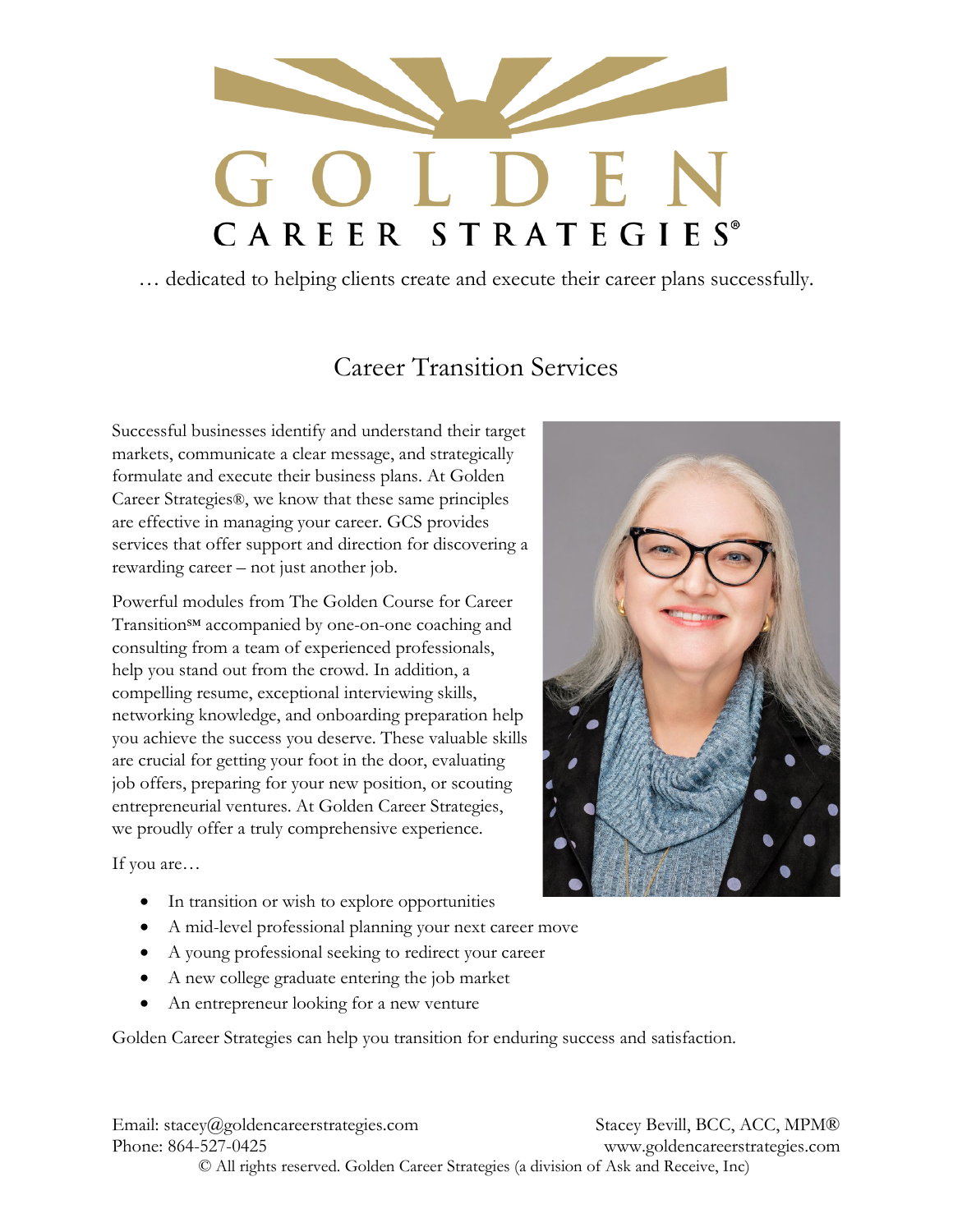## **Program Description**

The benefits of coaching have long been recognized in the world of sports. Today, organizations of all sizes *and* individuals understand that coaching has a powerful impact on those desiring significant business and personal success. From individuals seeking greater life satisfaction, executives in need of confidential sounding boards for their most critical business decisions, to leadership and organizational development, our professional coaches help people achieve results beyond their own expectations. Golden Career Strategies can help you achieve enduring career success and fulfillment!

Why does Golden Career Strategies work? There are many answers to the question, but our track record shows that our program is effective because of three powerful components:

- The Golden Course℠
- Consultation and Coaching by Experienced Professionals and Credentialed Coaches
- Network Development

### **The Golden Course**℠

The Golden Course is written specifically for individuals in transition. GCS has cut through the mountain of information available related to job searches via books, the internet, and other sources to bring you material most relevant to your situation. As a result, our course captures the best current information available for individuals facing career transitions.

The modules of The Golden Course correspond to the process proven to assist individuals with their career searches. They are integrated with the coaching and consultation sessions you will receive from our professional staff. The modules contain information and exercises critical to your success in today's competitive market.

Completing the modules on a sequential basis will allow you to receive the maximum benefit for your time spent on your search and your time spent with GCS professionals.

#### **Module One: Managing Your Career Transition**

Whether voluntary or involuntary, a career transition often brings feelings of uncertainty, self-doubt, loss of control, anger, frustration, and curiosity. This module helps clients turn what might be perceived as a negative life event into one that is seen for what it truly is—an opportunity to find a career that is more aligned with your personal attributes, interests, values, and passions for greater success and satisfaction.

## **Module Two: Your Personal Career Transition Plan**

The primary objective of GCS is to assist clients in finding rewarding careers. Our battery of assessments and evaluations are confidential tools designed for you to better know yourself, your greatest strengths, and the occupations to which you are best suited.

\*Assessments vary by course level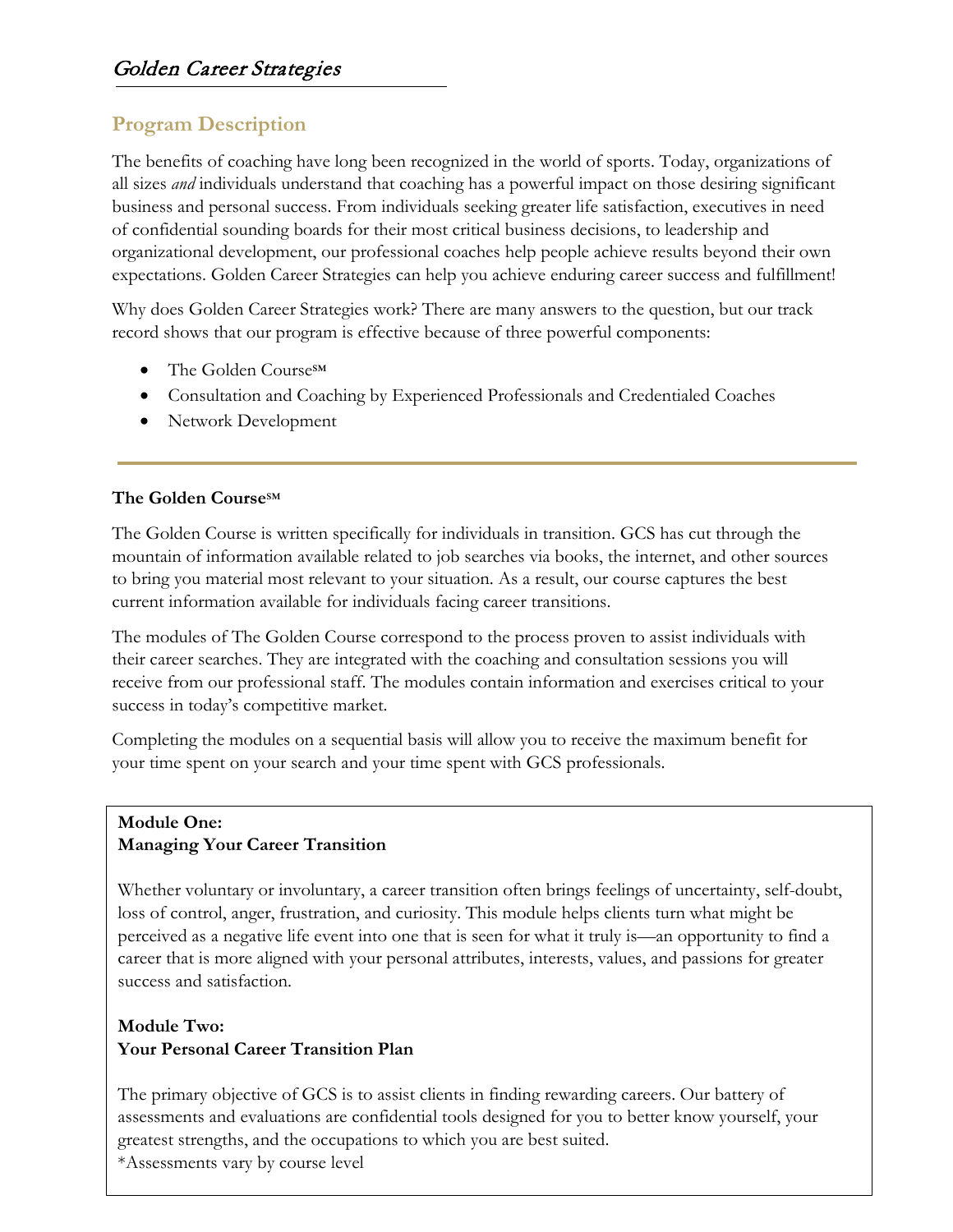## **Module Three: Creating Your Resume**

The most compelling resume is one that is well constructed and placed in the hands of the decisionmakers. GCS assists you in developing a resume that best summarizes your qualifications, skills, and career objectives in the most appropriate format.

## **Module Four: Creating Your Marketing Plan**

Research shows that 80% of jobs are not advertised. A proper approach to the hidden job market is critical if you are to find your best career options. Strategic alliances and networking are key to finding your next career opportunity. This module prepares you to become an effective networker and netweaver. GCS has an excellent reputation for providing clients with innovative marketing plans which can include business cards with QR codes that link to your online (and printable resume).

## **Module Five: The Interview Process**

Nowhere is having a marketing mentality more important than throughout the interview process. Your knowledge, skills, experience, attitudes, personality, and appearance make a unique "product" that a company/organization will "buy." You will develop the techniques to help you present yourself most effectively. Mock interviews and videotaping are included in this module.

## **Module Six: Negotiating the Offer**

Your GCS Career Professional will help you evaluate offers and resolve differences between what you expect and what is offered. You will learn to respond to questions and ask the right questions to help you negotiate your best overall salary and benefits package.

### **Module Seven: Onboarding and Integration in Your New Role**

Increase your chances for success in your new role with onboarding. Most companies believe they are good at helping new employees settle into their new roles, but many do not go further than a basic orientation. This module will assist you in creating your personal plan for success.

## \***Module Eight: Strategies for Senior Executives**

Senior executives often face unique challenges in career transitions. This module provides advanced interviewing techniques and strategies for negotiating executive contracts. \*Available in select programs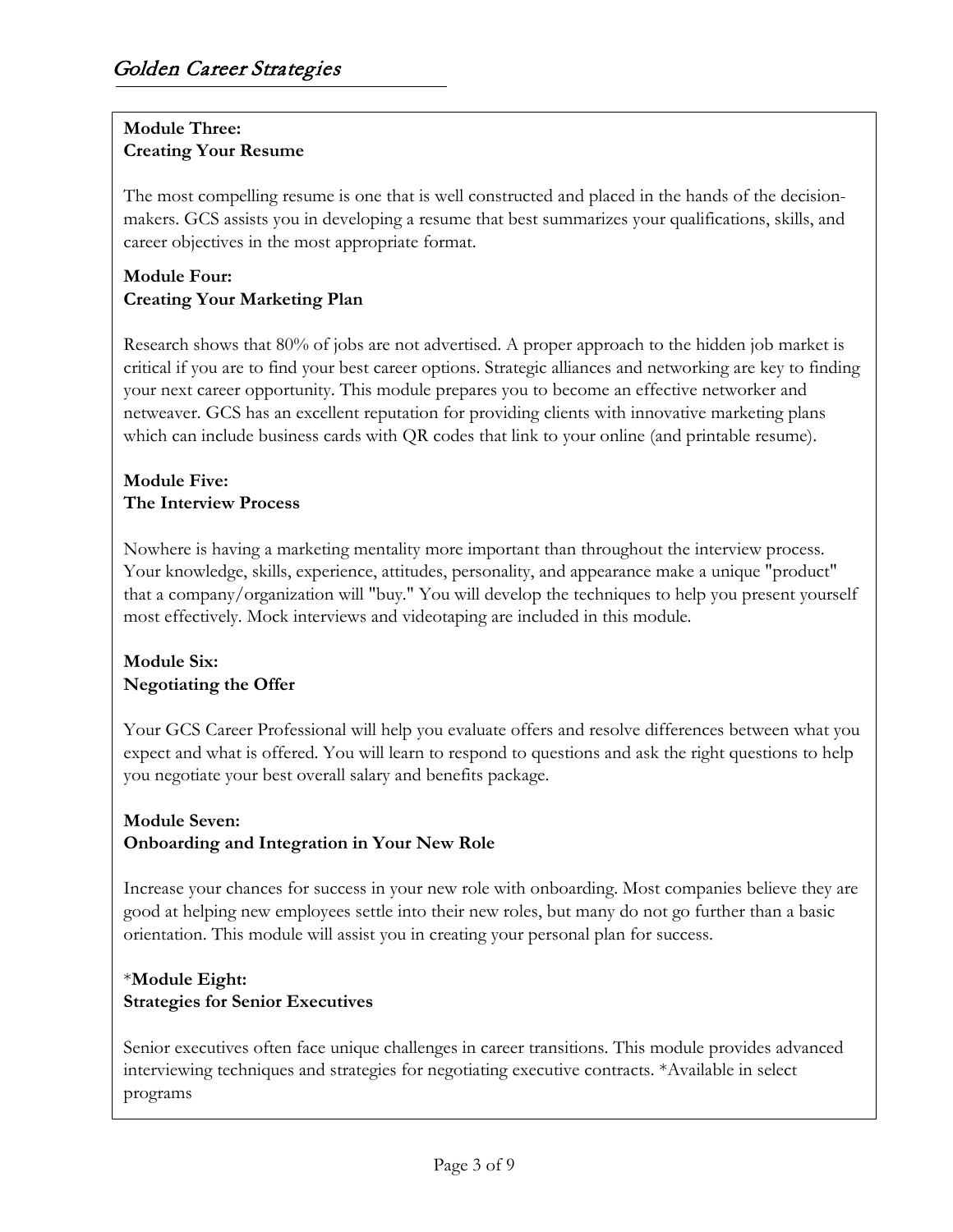## **The Course Levels**

Seven course levels are available from Golden Career Strategies. The assessments offered for our clients vary by course level and type. All of our programs include at least ten coaching sessions that follow the course modules described earlier. Each program is tailored to fit your needs and schedule.

- 1. CareerStart℠ Career Coaching for the Recent Graduate/Young Professional
- 2. Associate Career Coaching for those looking for Administrative/Clerical positions
- 3. Jr. Executive Career Development
- 4. Professional For middle management positions (especially those who are not seeking a leadership position.)
- 5. Sr. Professional For Executives in transition (especially for those seeking a leadership position)
- 6. Executive Career Coaching for Executives in Leadership positions
- 7. Key Executive For the Key/Senior Executive

#### **Career Preparation**

Each step of your search is supported by professional coaches and consultants who specialize in specific aspects of career management.

Our track record shows that the most critical keys to the effectiveness of a Golden Career Strategies Career Professional are based on the fact that GCS is *customized*, *individualized*, and *localized*, and now global.

GCS services are *customized*.

- Programs can be tailored to fit your needs
- We help you choose the program that is best for you
- Our programs are designed to add structure and accountability to your campaign through weekly appointments with an experienced professional
- Career Development Roundtables offered on Monday mornings from 9:00 to 10:00 AM provide powerful discussions for personal and career development and networking contacts in a supportive group setting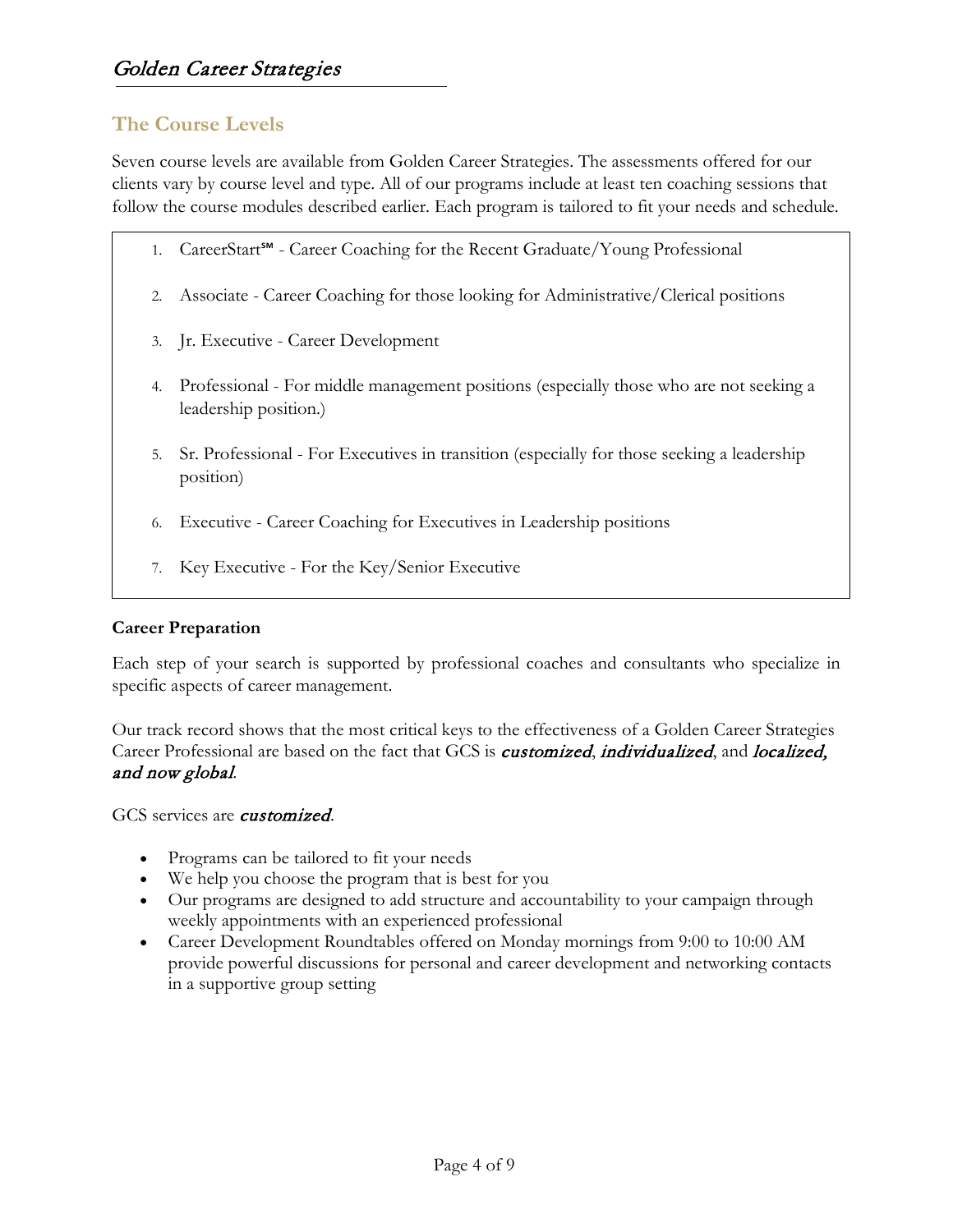#### GCS services are *individualized*.

- You receive one-on-one coaching and consulting geared toward your future goals
- Sessions are confidential
- Private office setting
- Flexible hours to work around your schedule

#### GCS services are *localized (and now global)*.

- You have access to "The Golden Network" in the Upstate and beyond
- You can develop strategic connections through smart networking
- Services are provided by experienced consultants and credentialed coaches
- GCS has a worldwide network of coaches and consultants

## **Specifically, Golden Career Strategies can help you:**

#### • **Create a Powerful Network**

A GCS professional helps you design an effective networking plan. In a poll conducted by the Society of Human Resource Management (SHRM) and the Wall Street Journal's executive career site CareerJournal.com, 95% of both HR professionals and job seekers use personal contacts or networking to find candidates or jobs. Most candidates are not aware of the network they have at their disposal. A GCS career professional can assist you in developing strategic connections through smart networking.

#### • **Discover New Ways of Thinking**

Our coaches will empower you to think of new ways to transition your skills, interests, and abilities. We can also help you explore a career path you have not considered or perhaps one that will be much more rewarding.

#### • **Energize Your Search and Offer Support**

A GCS credentialed coach energizes your search campaign by providing personal support. Job searches can be overwhelming and sometimes depressing. Having a good support system will keep you motivated and focused. Finding employment is a full-time job. Falling into a low energy trap can be avoided by working with our certified/credentialed coaches to build your capacity for resilience.

Our coaches and consultants also serve as good sounding boards. If you left your last position due to downsizing, restructuring, or even a bad fit, you can vent your frustrations with your career coach. Carrying around a load of grief, denial, and anger will sabotage your efforts. To avoid "shooting yourself in the foot," we help you move beyond negative experiences and present a positive attitude. Your GCS professionals can help you shape a positive message and articulate answers to tough questions regarding your last position.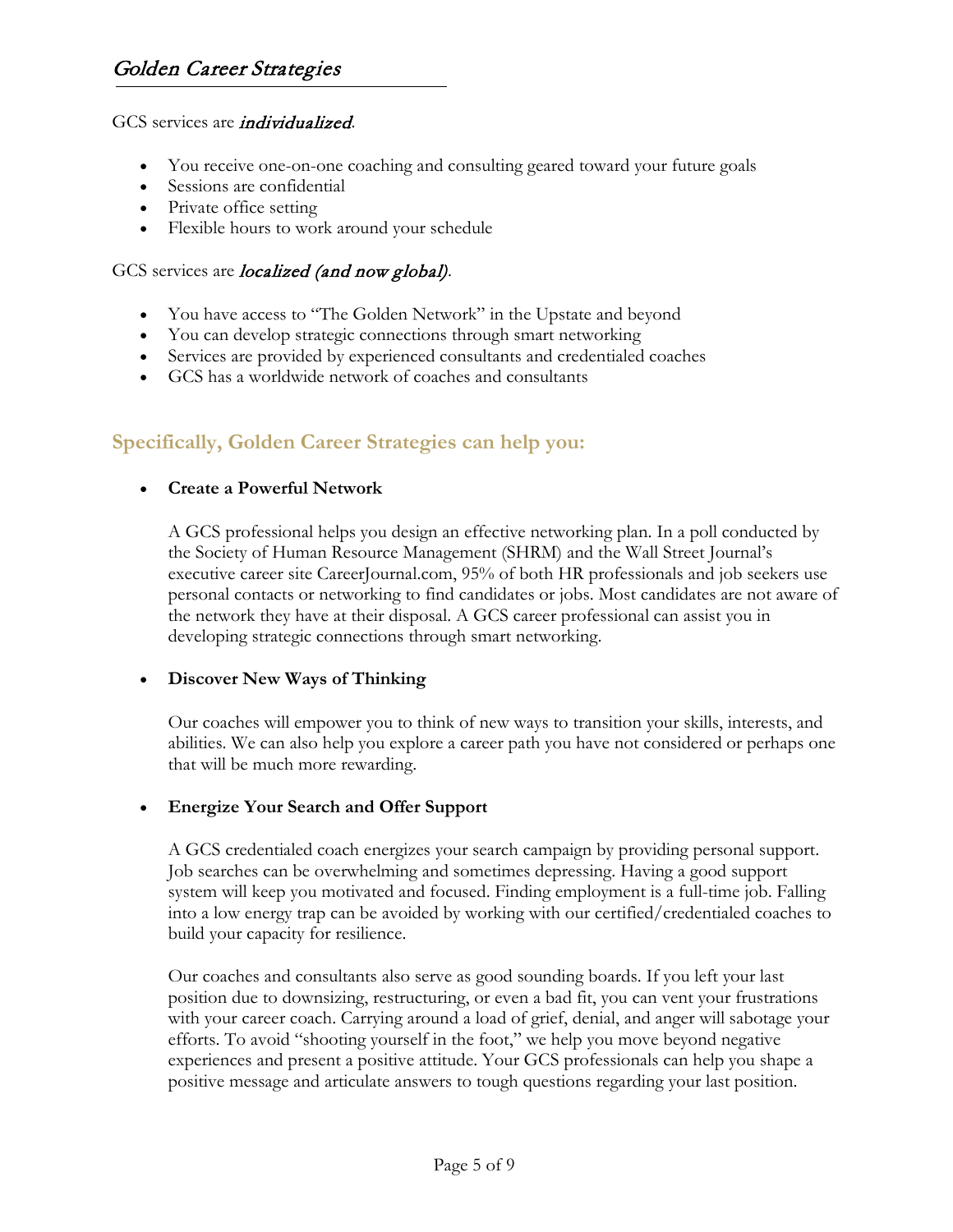You can share your strengths, weaknesses, and uncertainties about your professional goals. Your coach will help you discover how to maximize your strengths and overcome your weaknesses. You can also discuss the pressures you are feeling with your career coach and learn powerful methods to minimize your stress, relieve your anxiety and build resilience.

#### • **Hold You Accountable**

We help hold you accountable for how you spend your time. Having someone hold you accountable will most likely lead to landing your next position more quickly and efficiently than working independently.

#### • **Negotiate Your Best Compensation Package**

GCS professional career consultants can help you negotiate your best salary and benefits compensation package. Some positions require an employment agreement with a bonus plan based on preset goals and objectives. Our professionals can offer suggestions and ideas to create a "win-win" situation.

The higher the employment level, the more sophisticated your compensation plan will likely be. Often GCS program costs are offset with consulting for the negotiation phase of your career transition. The program cost can also be offset from securing your new position faster than you would have on your own.

#### • **Enhance Your Performance**

Our professionals can help with onboarding after you have found your desired position. In addition, many GCS clients have found that continuing a coaching relationship enhances their job performance and accelerates the further development of their careers.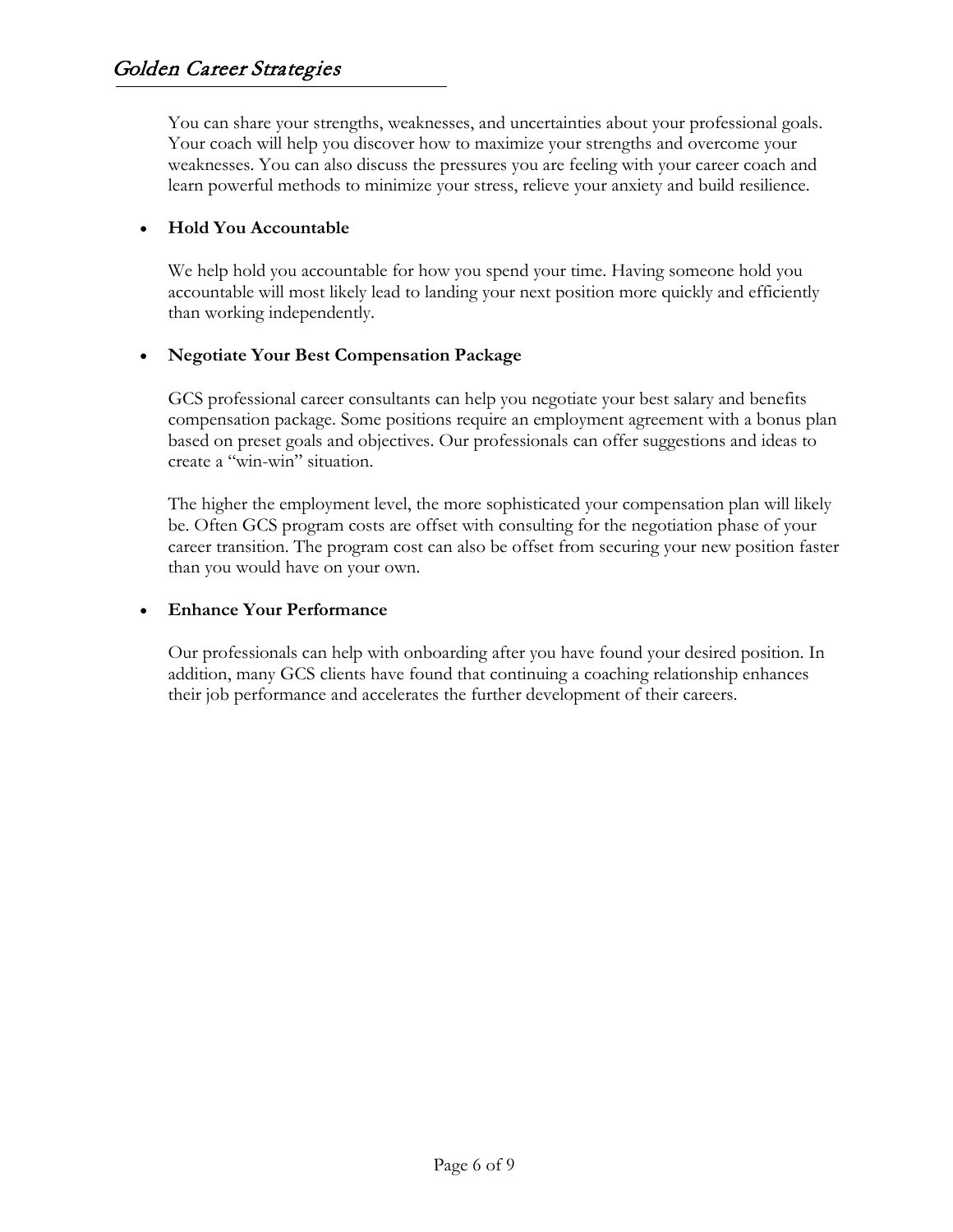## **Additionally, Golden Career Strategies offers services for:**

- Professionals contemplating retirement
- Individuals returning to the workplace
- New residents to the Upstate
- The "trailing spouse"
- Trailing spouse of an expatriate
- Entrepreneurs: Comprehensive support to create your own business venture.
- Professional Coaching or Consulting individual sessions or packages

## **Assessments – A Vital Key to your Career Transition**

#### **Why Assessments?**

Assessments are a vital piece in mapping out your career plan. The way we perceive ourselves may or may not be accurate. Our interests, skills, and focus can change with time, and we need current data and information to help make decisions. Assessments can open doors and windows of perception and opportunity. With new data and information, you may find yourself revisiting a former area of interest or discovering an entirely new direction.

Assessments help you focus on and answer just some of these critical transition questions:

- What are my current interests?
- How do my skills match up with my interests?
- What experiences do I have, and what can I transfer into new areas?
- What is my personal learning style?
- Do I prefer a particular type of leadership or work environment?
- How much am I willing to risk?
- How do I want to show up as a leader?

### **How will you determine what assessments I need?**

We will suggest assessment options based on our initial work together and your personal transition goals. One option allows you to access and explore your interests, style, and competencies. Other options give you an additional opportunity to examine your leadership style, strengths, and skills.

#### **How will I take these assessments?**

All assessments are completed with the ease of online access.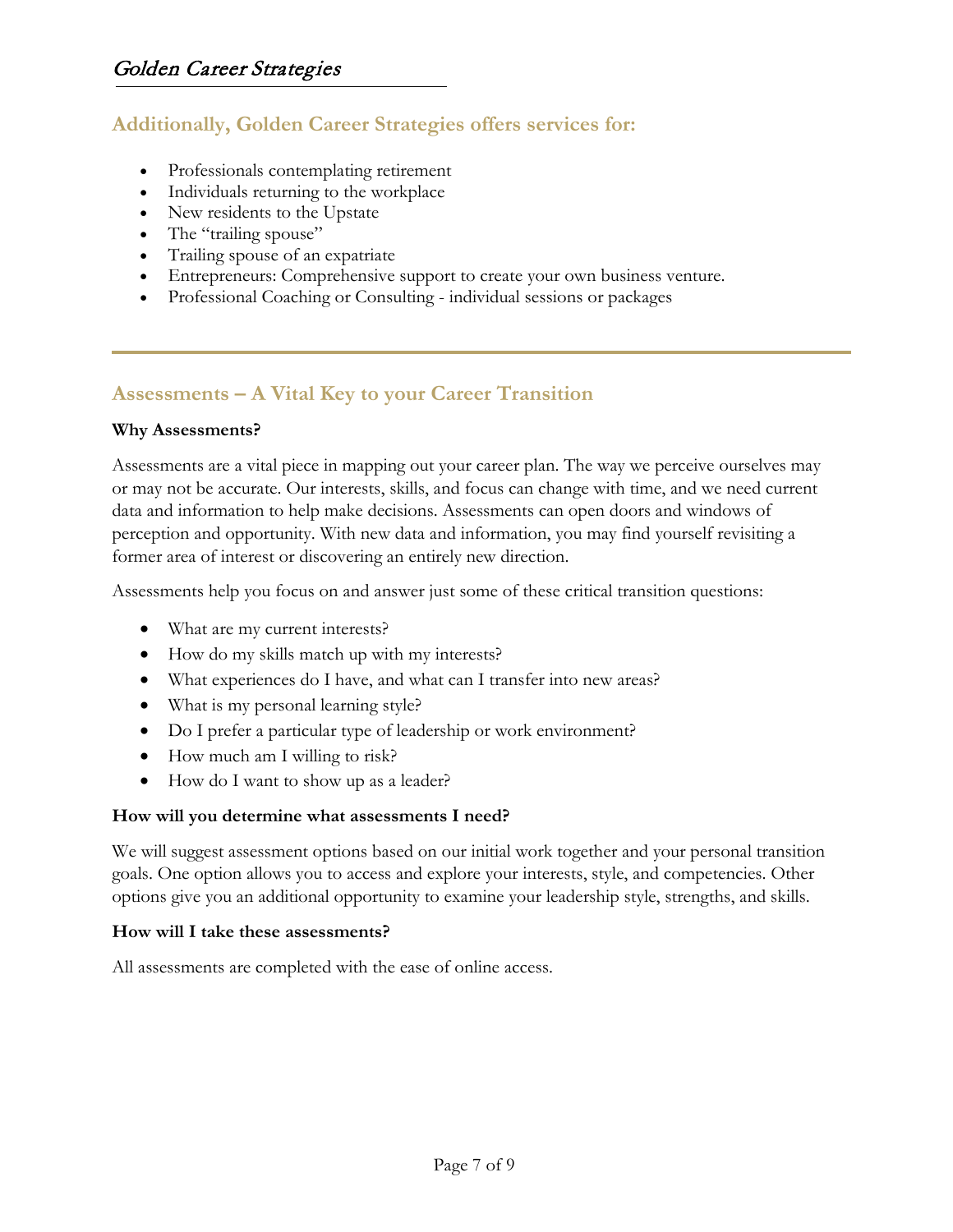#### **What happens after I complete my assessments?**

One of the most important parts of the assessment process is the "gift of feedback" that takes place in your debriefing. You will work interactively with professionals that are certified in that assessment. We will interpret the content and many data points and help you make sense of this wealth of information. The data is beneficial to your transition and position search. After a clear, focused debriefing and an "art of the possible" perspective, you will be able to map out a path forward much more quickly. This personal insight and direction will clear the way for the next phases of transition: networking, interviewing, negotiating, and more.

#### **The Strong Interest Inventory®**

This career assessment is widely respected and used for over fifty years in areas such as vocational counseling.

- 1. Your scores on this type of inventory indicate your interest (not your ability) in areas represented by the following occupational themes:
	- Realistic The Doers: active, hands-on, adventurous
	- Investigative The Thinkers: analytical, theoretical, inquisitive
	- Artistic The Creators: expressive, imaginative, free-spirited
	- Social The Helpers: caring, supportive, collaborative
	- Enterprising The Persuaders: influential, ambitious, risk-taking
	- Conventional The Organizers: practical, orderly, efficient
- 2. Through its occupational scales, the Strong Interest Inventory tells how your pattern of interests compares to others from a wide variety of occupations.
	- The inventory also gives you an analysis of your style, a component that may also affect your career choices:
		- o Work Style alone vs. part of a team
		- o Learning Environment learn by doing vs. learn in an academic environment
		- o Leadership Style prefers to contribute individually vs. leads/motivates others to contribute
		- o Risk Taking likes adventure/risk vs. dislikes adventure/risk
		- o Team Orientation working independently vs. collaborating on team goals

Golden Career Strategies offers a wide variety of respected assessments. We can help you determine the value of additional assessments.